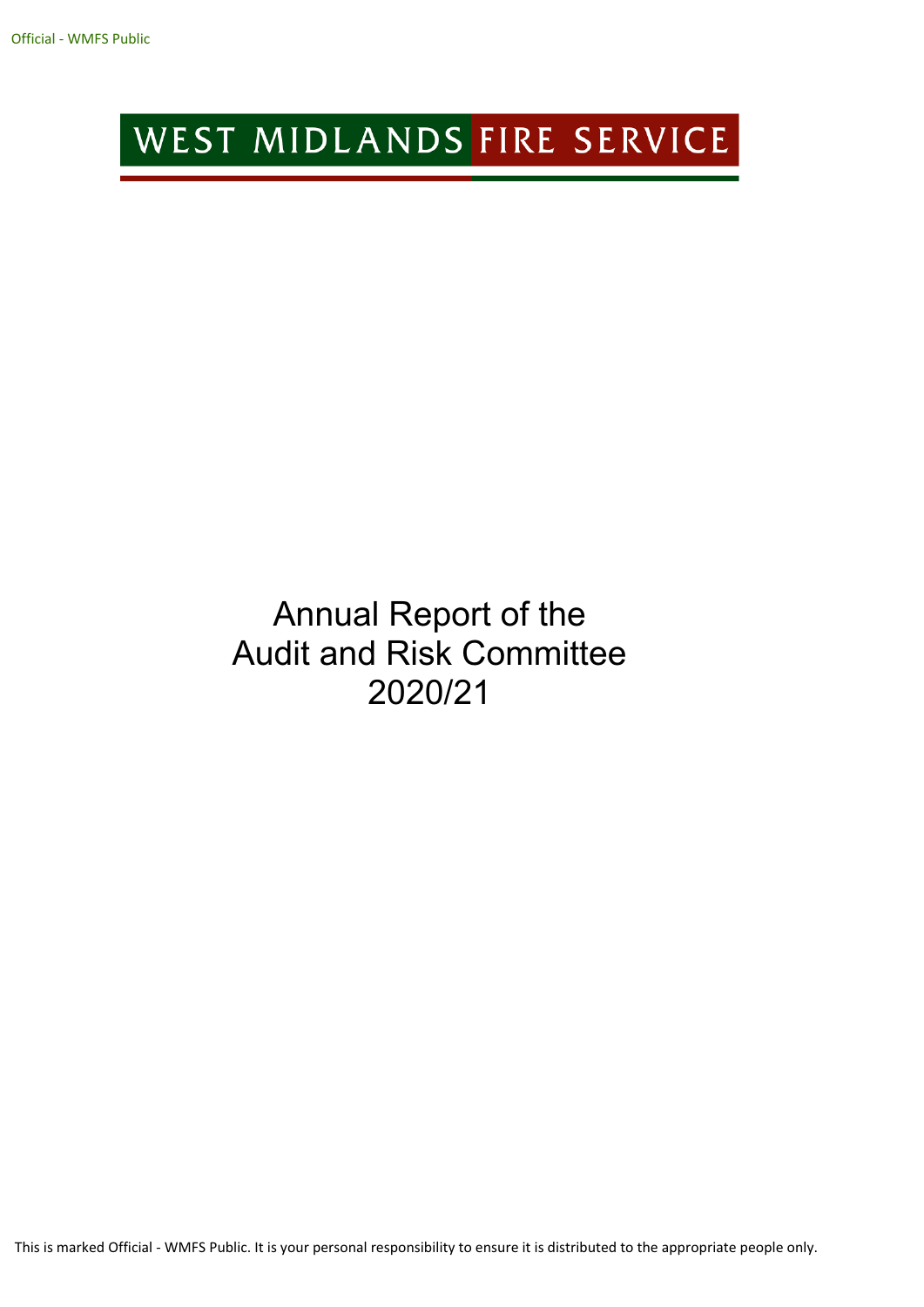### 1. Background

The Audit and Risk Committee was established by the Fire Authority in January 2008. Its purpose is to provide:

- independent assurance on the adequacy of the risk management framework and the associated control environment,
- independent scrutiny of the Authority's financial and non-financial performance to the extent that it affects the Authority's exposure to risk and weakens the control environment, and to
- oversee the financial reporting process.

The key benefits of the Committee are derived by:

- increasing public confidence in the objectivity and fairness of financial and other reporting.
- reinforcing the importance and independence of internal and external audit and similar review processes.
- providing additional assurance through a process of independent review.
- raising awareness of the need for internal control and the implementation of audit recommendations.

The Terms of Reference for the Committee can be found at Appendix A of this report.

### 2. Meetings

During financial year 2019/20 the Audit and Risk Committee met on the following dates:

- 27 July 2020 26 October 2020 07 December 2020
	- 25 March 2021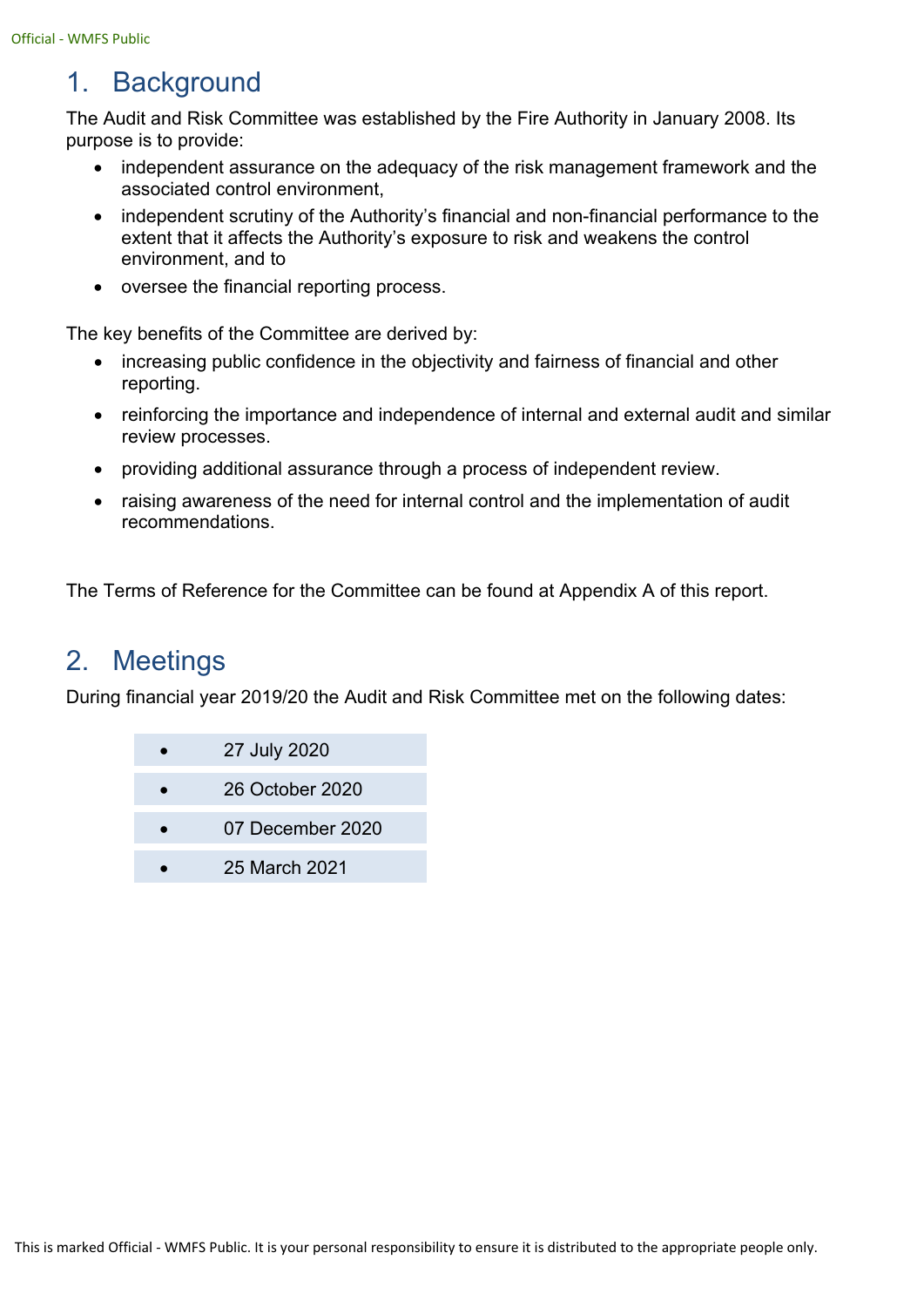|                          | 27/07/20 | 26/10/20 | 07/12/20 | 22/03/21 |
|--------------------------|----------|----------|----------|----------|
| <b>Councillor Miks</b>   |          |          |          |          |
| <b>Councillor Gill</b>   |          |          | A        | A        |
| <b>Councillor Spence</b> |          |          |          |          |
| <b>Councillor Barrie</b> |          |          |          |          |
| <b>Councillor Miller</b> |          |          |          |          |
| Mr M Ager                |          |          |          |          |
| - in attendance          |          |          |          |          |

A – sent apologies

### 4. The Committee's business

During the year the Committee conducted the following business:

| Governance Statement - 2019/20                                                                                                                                                                                                       | <b>CIPFA Audit Committee Updates</b>                                                                                                                 |
|--------------------------------------------------------------------------------------------------------------------------------------------------------------------------------------------------------------------------------------|------------------------------------------------------------------------------------------------------------------------------------------------------|
| Corporate Risk – Regular Updates                                                                                                                                                                                                     | Updates on Topical, Legal and Regulatory                                                                                                             |
| Audit Committee Annual Report - 2019/20                                                                                                                                                                                              | <i><b>Issues</b></i>                                                                                                                                 |
| Audit Committee – Terms of Reference                                                                                                                                                                                                 | Treasury Management Annual Report -                                                                                                                  |
| <b>Review</b>                                                                                                                                                                                                                        | 2019/20 (and Mid-Year Review)                                                                                                                        |
| <b>Audit Committee Work Programme</b>                                                                                                                                                                                                | <b>Annual Senior Information Risk Officer</b>                                                                                                        |
| Statement of Accounts 2019/20                                                                                                                                                                                                        | Report                                                                                                                                               |
| External Audit Plan 2019/20<br><b>External Audit Findings Report</b><br>External Audit - Annual Audit Letter 2019/20<br>External Audit – Audit Committee Update<br>External Audit – Communication with the<br><b>Audit Committee</b> | Internal Audit Annual Report - 2019/20<br>Internal Audit Progress Reports<br>Internal Audit Charter - Annual Review<br>Internal Audit Plan - 2020/21 |

The Pension Regulator – Scheme Return

Minutes of the Pension Board

Oversight of progress of McCloud/Sargeant Age Discrimination consultation and actions arising (Remedy)

Pension payments and re-instatement decisions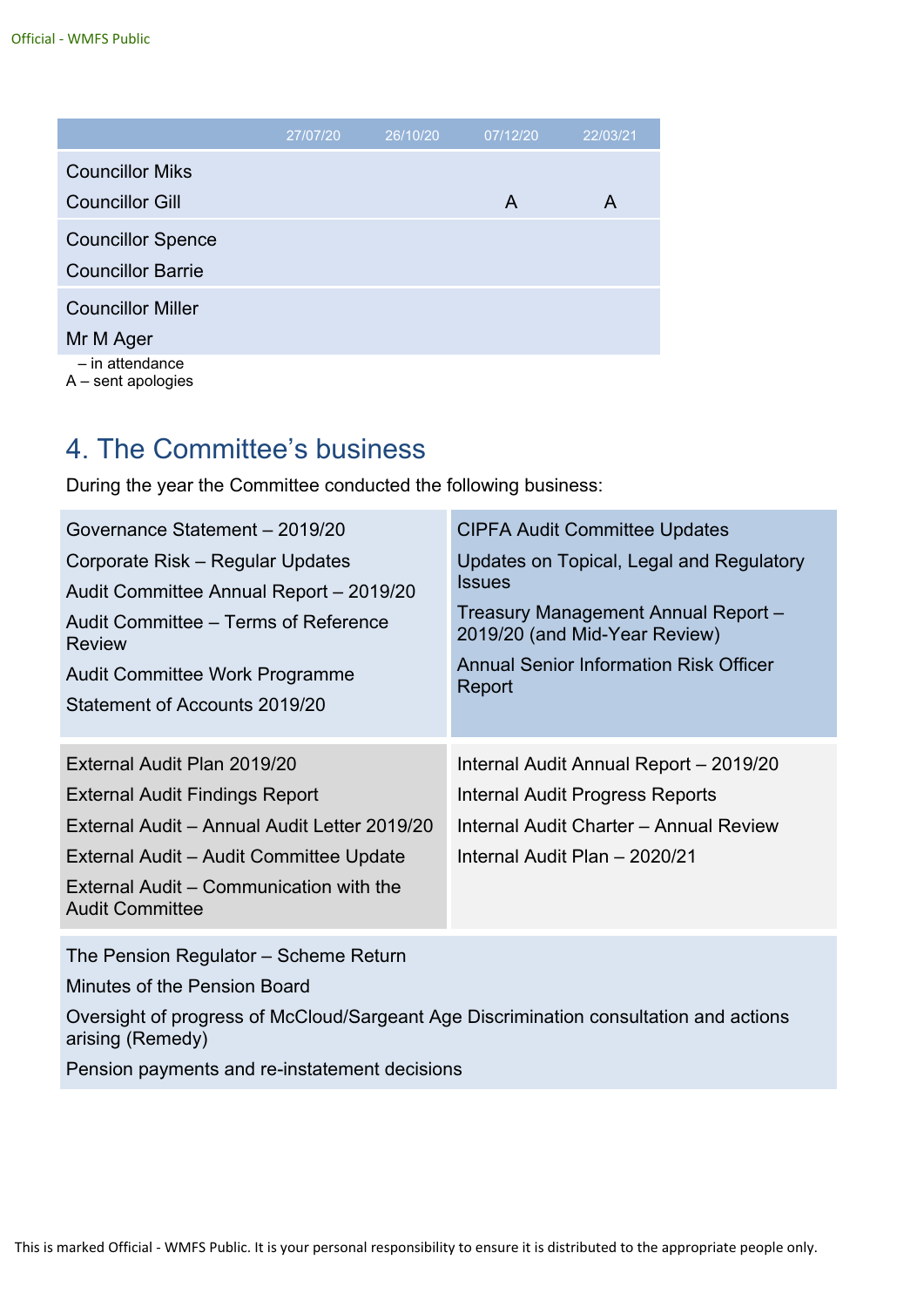### 5. Conclusion

The Committee was able to confirm:

- That the system of internal control, governance and risk management in the Fire Authority was adequate in identifying risks and allowing the Fire Authority to understand the appropriate management of these risks.
- That there were no areas of significant duplication or omission in the systems of internal control, governance and risk management that had come to the Committee's attention and had not been adequately resolved.

### 6. Sources of assurance

The Committee gained assurance to produce the above conclusion, from the following sources:

#### **The work of Internal Audit**

The Internal Auditors gave the following opinion in their Annual Report for 2019/20:

*'Based on the work undertaken during the year and the implementation by management of the recommendations made, Internal Audit can provide reasonable assurance that the Fire Authority has an adequate and effective framework of governance, risk management and control. \*We are pleased to report that this is an unqualified opinion and the highest level of assurance available to Audit Services. In giving our opinion it should be noted that assurance can never be absolute. The most that internal audit can provide is reasonable assurance that there are no major weaknesses in the Authority's governance, risk management and control processes.'*

#### **The work of the External Auditors**

During the year the external auditors (Grant Thornton) reported back to the Audit Committee on several occasions as detailed in section 4 above. No issues of any significant concern had been raised prior to the preparation of this report.

#### **The Governance Statement**

The Governance Statement operated throughout the year ended 31 March 2020 and up to the date of the approval of the annual report and accounts. The systems to ensure the management of the risks have been shown to be sound.

#### **Risk Management**

The Committee regularly receives and reviews the Fire Authority's Corporate Risk Register, and assesses the assurance provided to demonstrate how risks are being mitigated.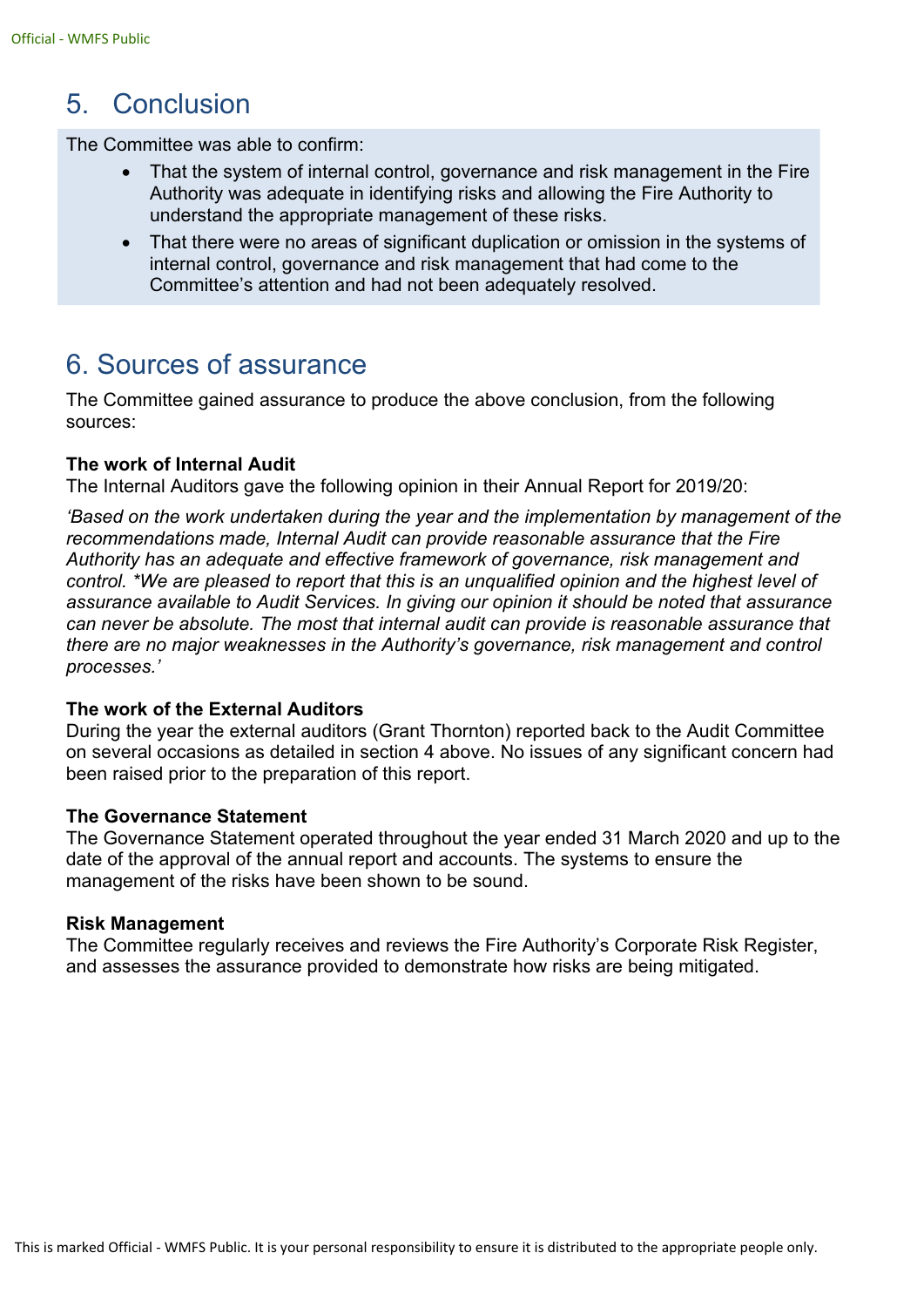### 7. The Committee's main achievements

The Committee believes its key achievements during the year were:

- Maintaining functioning of Audit and Risk as a Standing Committee during the Covid-19 pandemic via digital meetings utilising revised legislation to enable continuity of business
- Continuing to build a good working relationship with the Authority's external auditors Grant Thornton.
- Receiving and reviewing several sector updates from the external auditors.
- Receiving the inaugural Senior Information Risk Officer report
- Overseeing progress to respond to consultation on the McCloud/Sargeant Age Discrimination consultation and actions to implement outcomes
- Reviewing the Committee's Terms of Reference and the Internal Audit Charter to ensure they remain fit for purpose.
- Providing additional assurance through a process of on-going independent review.
- Raising the profile of internal control issues across the Authority and of the need to ensure that audit recommendations are implemented.
- Regular consideration and review of the Authority's Risk Register and accompanying assurances.
- Building the skills and knowledge of Committee members through regular technical updates and the consideration of related guidance issued by CIPFA.
- The continued presence of an Independent Member to broaden the Committee's experience and independent viewpoint.
- Oversight of the work of the Pension Board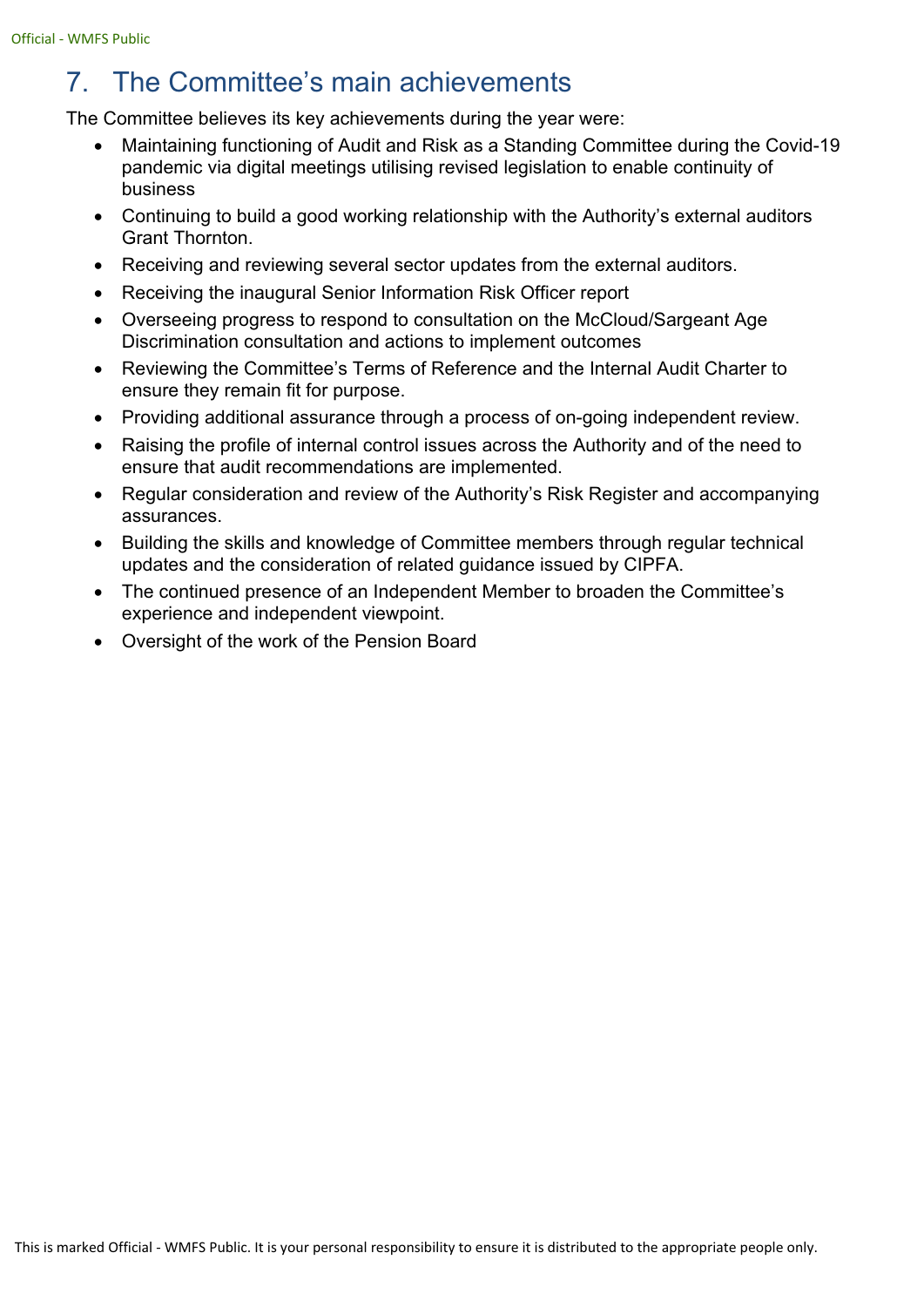### Terms of Reference for the Committee

Terms of Reference were reviewed to ensure they remained fit for purpose, and that they reflected guidance provided in the Chartered Institute of Public Finance and Accountancy (CIPFA) Audit Committees – Practical Guidance for Local Authorities 2013 Edition:

#### **Statement of purpose**

Our Audit Committee is a key component of the Authority's corporate governance. It provides an independent and high-level focus on the audit, assurance and reporting arrangements that underpin good governance and financial standards.

The purpose of our Audit Committee is to provide independent assurance to the Members of the adequacy of the risk management framework and the internal control environment. It provides independent review of the governance, risk management and control frameworks and oversees the financial reporting and annual governance processes. It oversees internal audit and external audit, helping to ensure efficient and effective assurance arrangements are in place.

#### **Governance, Risk and Control**

To review the Authority's corporate governance arrangements against the good governance framework and consider annual governance reports and assurances.

To review the annual governance statement prior to approval and consider whether it properly reflects the risk environment and supporting assurances, taking into account internal audit's opinion on the overall adequacy and effectiveness of the Authority's framework of governance, risk management and control.

To consider the Authority's arrangements to secure value for money and review assurances and assessments on the effectiveness of these arrangements.

To consider the Authority's framework of assurance and ensure that it adequately addresses the risks and priorities of the Authority.

To monitor the effective development and operation of risk management in the Authority.

To monitor progress in addressing risk-related issues reported to the Committee.

To consider reports on the effectiveness of internal controls and monitor the implementation of agreed actions.

To review the assessment of fraud risks and potential harm to the Authority from fraud and corruption.

To monitor the counter-fraud strategy, actions, and resources.

To review the governance and assurance arrangements for significant partnerships or collaborations.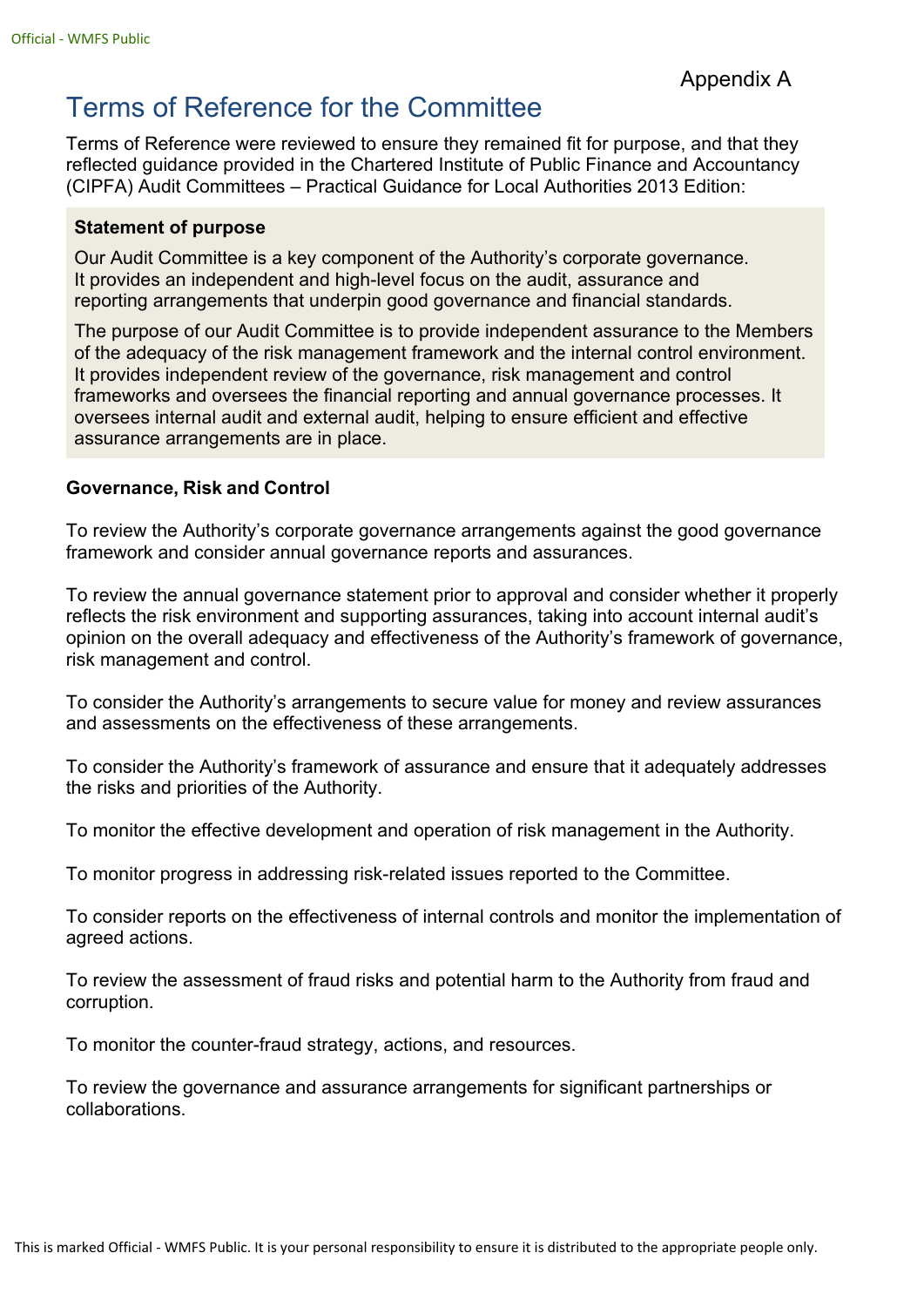#### **Internal Audit**

To approve the Internal Audit Charter.

To review proposals made in relation to the appointment of external providers of internal audit services and to make recommendations.

To approve risk based internal audit plan, including internal audit's resource requirements, the approach to using other sources of assurance and any work required to place reliance upon those other sources.

To approve significant interim changes to the risk-based internal audit plan and resource requirements.

To make appropriate enquiries of both management and the head of internal audit to determine if there are any inappropriate scope or resource limitations.

To consider reports from the head of internal audit on internal audit's performance during the year, including the performance of external providers of internal audit services. These will include:

- Updates on the work of internal audit including key findings, issues of concern and action in hand as a result of internal audit work;
- Regular reports on the results of the quality assurance and improvement programme;
- Reports on instances where the internal audit function does not conform to the Public Sector Internal Audit Standards and Local Government Application Note, considering whether the non-conformance is significant enough that it must be included in the annual governance statement.

To consider the Head of Internal Audit annual report:

- The statement of the level of conformance with the Public Sector Internal Audit Standards and Local Government Application Note and the results of the quality assurance and improvement programme that supports the statement these will indicate the reliability of the conclusions of internal audit.
- The opinion on the overall adequacy and effectiveness of the Authority's framework of governance, risk management and control together with the summary of the work supporting the opinion - these will assist the committee in reviewing the annual governance statement.

To consider summaries of specific internal audit reports as requested.

To receive reports outlining the action taken where the head of internal audit has concluded that management has accepted a level of risk that may be unacceptable to the authority or there are concerns about progress with the implementation of agreed actions.

To contribute to the quality assurance and improvement programme and in particular, to the external quality assessment of internal audit that takes place at least once every five years.

To consider a report on the effectiveness of internal audit to support the annual governance statement, where required to do so by the Accounts and Audit Regulations.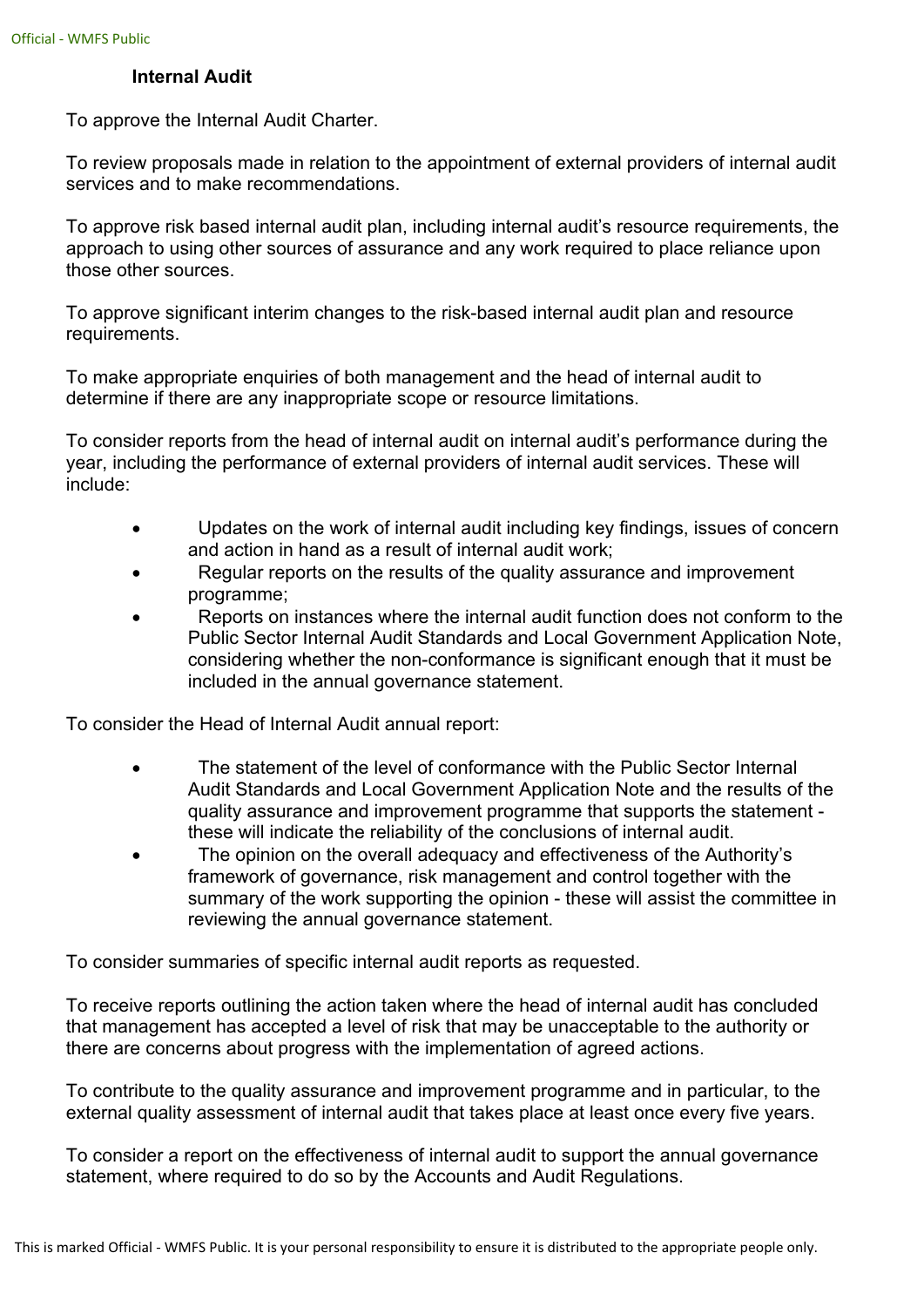To consider any impairments to independence or objectivity arising from additional roles or responsibilities outside of internal auditing of the head of internal audit. To approve and periodically review safeguards to limit such impairments.

To provide free and unfettered access to the audit committee chair for the head of internal audit, including the opportunity for a private meeting with the committee.

#### **External Audit (Grant Thornton)**

To consider the external auditor's annual letter, relevant reports, and the report to those charged with governance.

To consider specific reports as agreed with the external auditor.

To comment on the scope and depth of external audit work and to ensure it gives value for money.

To commission work from internal and external audit.

To advise and recommend on the effectiveness of relationships between external and internal audit and other inspection agencies or relevant bodies.

To support the independence of external audit through consideration of the external auditor's annual assessment of its independence and review of any issues raised by PSAA or the authority's auditor panel as appropriate.

#### **Financial Reporting**

To review the annual statement of accounts. Specifically, to consider whether appropriate accounting policies have been followed and whether there are concerns arising from the financial statements or from the audit that need to be brought to the attention of the Authority.

To consider the external auditor's report to those charged with governance on issues arising from the audit of the accounts.

#### **Accountability arrangements**

To report to those charged with governance on the Committee's findings, conclusions and recommendations concerning the adequacy and effectiveness of their governance, risk management and internal control frameworks, financial reporting arrangements, and internal and external audit functions.

To report to full Authority on a regular basis on the Committee's performance in relation to the terms of reference, and the effectiveness of the Committee in meeting its purpose.

To publish an annual report on the work of the Committee.

#### **Pension Board**

To have delegated responsibility as Scheme Manager for making decisions in the management and administration of the firefighters' pension schemes. The Pension Board assists the Audit and Risk Committee in the role as Scheme Manager to secure compliance with regulations relating to Governance and Administration.